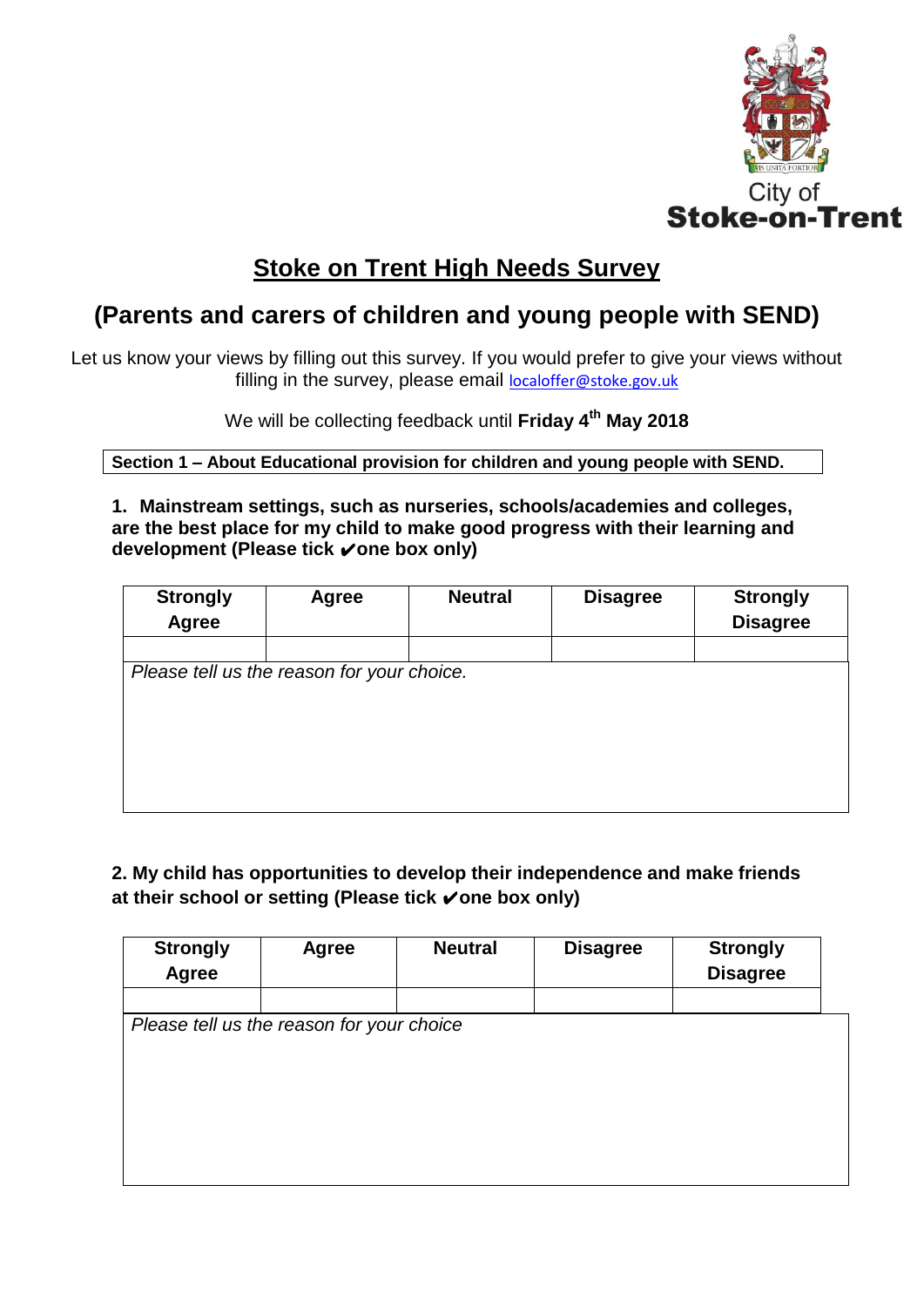### **3. My child is fully included in their school or setting and the setting is accessible (Please tick** ✔**one box only)**

| <b>Strongly</b> | Agree                                    | <b>Neutral</b> | <b>Disagree</b> | <b>Strongly</b> |  |
|-----------------|------------------------------------------|----------------|-----------------|-----------------|--|
| <b>Agree</b>    |                                          |                |                 | <b>Disagree</b> |  |
|                 |                                          |                |                 |                 |  |
|                 | Please tell us the reason for your score |                |                 |                 |  |
|                 |                                          |                |                 |                 |  |
|                 |                                          |                |                 |                 |  |
|                 |                                          |                |                 |                 |  |
|                 |                                          |                |                 |                 |  |
|                 |                                          |                |                 |                 |  |
|                 |                                          |                |                 |                 |  |
|                 |                                          |                |                 |                 |  |

### **4. My child is making progress at school. (Please tick** ✔**one box only)**

| <b>Strongly</b><br>Agree | <b>Agree</b>                             | <b>Neutral</b> | <b>Disagree</b> | <b>Strongly</b><br><b>Disagree</b> |  |
|--------------------------|------------------------------------------|----------------|-----------------|------------------------------------|--|
|                          |                                          |                |                 |                                    |  |
|                          | Please tell us the reason for your score |                |                 |                                    |  |
|                          |                                          |                |                 |                                    |  |
|                          |                                          |                |                 |                                    |  |
|                          |                                          |                |                 |                                    |  |
|                          |                                          |                |                 |                                    |  |
|                          |                                          |                |                 |                                    |  |
|                          |                                          |                |                 |                                    |  |
|                          |                                          |                |                 |                                    |  |

#### **5. Is there anything you would change in order to improve the education provided for children and young people with SEND**

 $Yes \frown \Box$  No  $\Box$ 

*If yes, please tell us what the improvements would be:*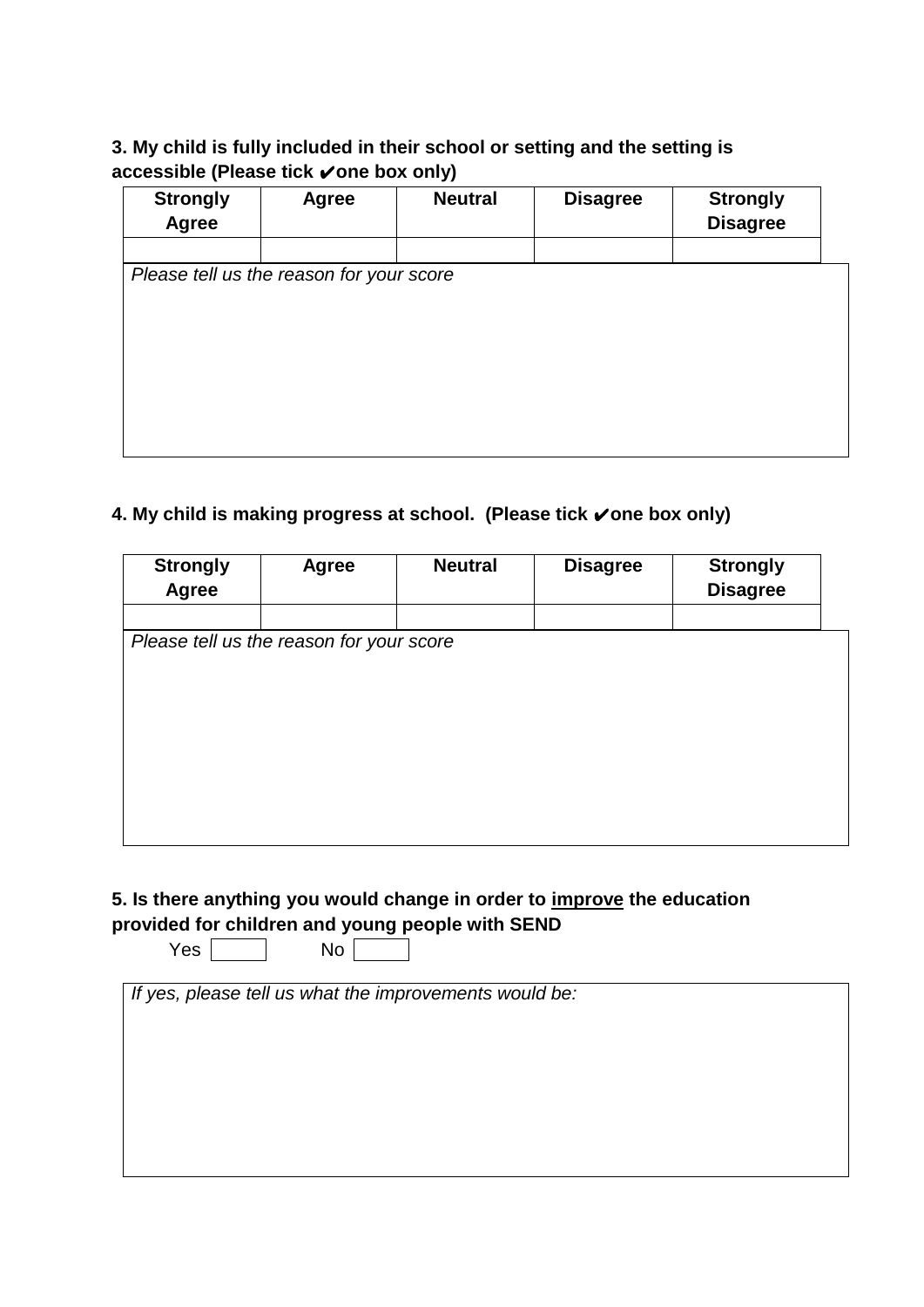#### **6. Are there any changes that you would make to develop/ increase the education provision for children and young people with SEND.**

| Yes<br>No                             |
|---------------------------------------|
| If yes, please tell us what these are |

| surveys will be accepted even if this section is not completed. | Section 2 – About You (Please fill in as much as possible to help with the survey. All |  |
|-----------------------------------------------------------------|----------------------------------------------------------------------------------------|--|
|                                                                 |                                                                                        |  |

#### **8. Are you? (Please tick** ✔**one box only)**

| A parent | Other carer (please state) |  |
|----------|----------------------------|--|
|          | .                          |  |

#### **9.** What age group is your child or young person? (Please tick √one box only)

| $\sqrt{ }$ | - - | $\overline{A}$<br>1 L<br>$\overline{\phantom{0}}$ | ∹⊥ |
|------------|-----|---------------------------------------------------|----|
|------------|-----|---------------------------------------------------|----|

#### **10. Which of the following relates to where your child or young person is educated? (Please tick** ✔**one box only)**

| Nursery, playgroup, childminder etc.            | Mainstream school     |
|-------------------------------------------------|-----------------------|
| School – with additional specialist<br>resource | Home Educated         |
| College / Further education                     | <b>Special School</b> |
| <b>Special College</b>                          | Other (Please state)  |

#### **11. Does your child or young person have? (Please tick** ✔**)**

| Education, Health and Care<br>Plan | school      | SEN support in mainstream |
|------------------------------------|-------------|---------------------------|
| In process of being assessed       | <b>None</b> |                           |
| Other (Please state)               |             |                           |